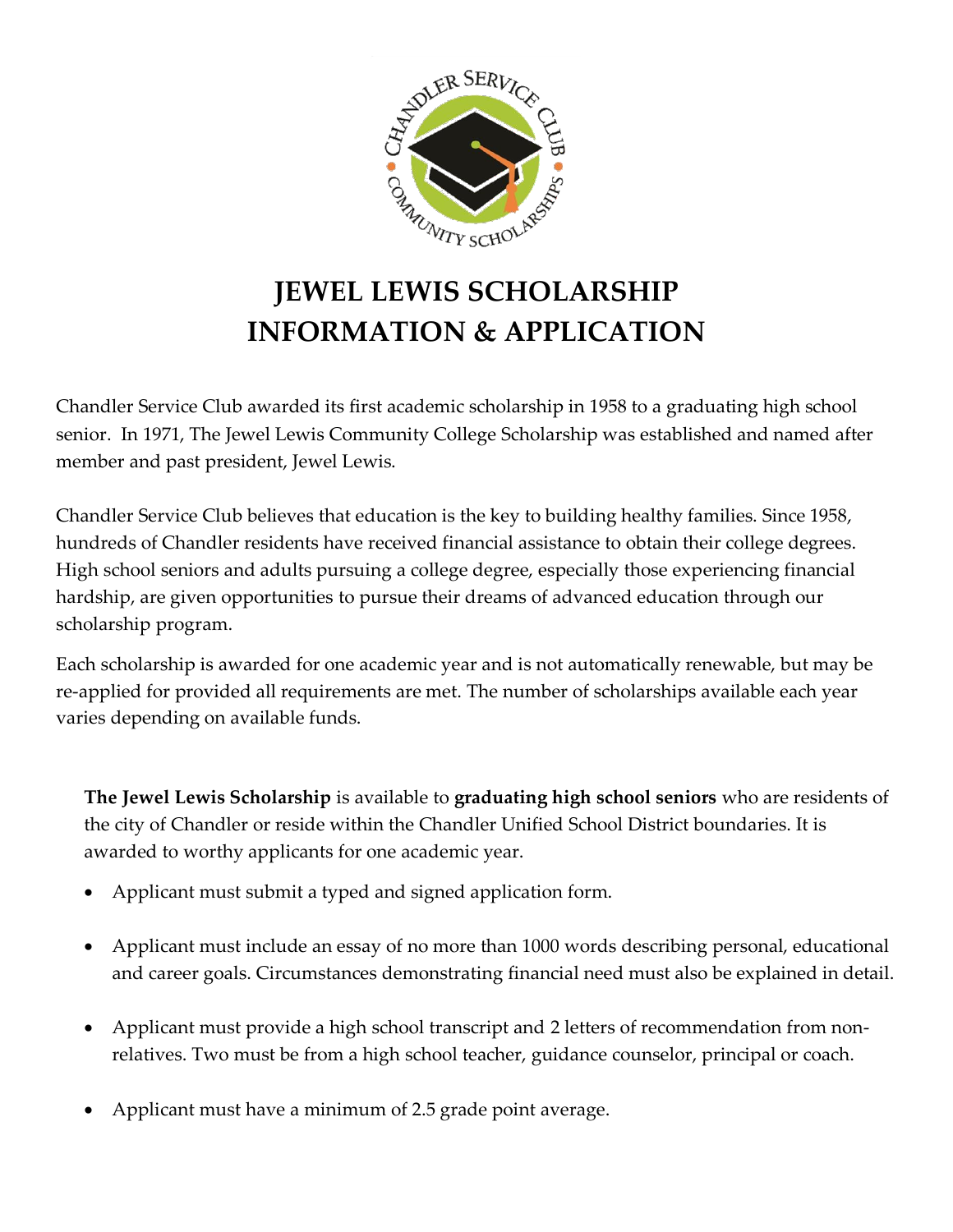- Applicant must have applied to an accredited public or private community college or university within the state of Arizona as a full time student (minimum or 12 units or credits per semester).
- Proof of enrollment must be shown in order to receive scholarship funds prior to each semester.
- The scholarship is for one academic year and is to be used for tuition, books and other academic related fees.
- Scholarship recipients must maintain a minimum 2.5 grade point average.
- Scholarship funds will be paid directly to the school prior to each semester.
- A Jewel Lewis Scholarship recipient may apply for a Helen Pernell Scholarship for the second and subsequent academic years of college provided all scholarship requirements have been met.

**Completed application and all required documents must be postmarked or emailed no later than April 2, 2022. Faxed copies will not accepted. Late or incomplete applications will not be considered. Scholarship recipients will be notified in mid-April.**

> **Please mail to: Chandler Service Club Community Scholarships P.O. Box 1243 Chandler, AZ 85244**

**Contact Mrs. Billie Ross at [scholarship.csc@gmail.com](mailto:scholarship.csc@gmail.com) for questions.**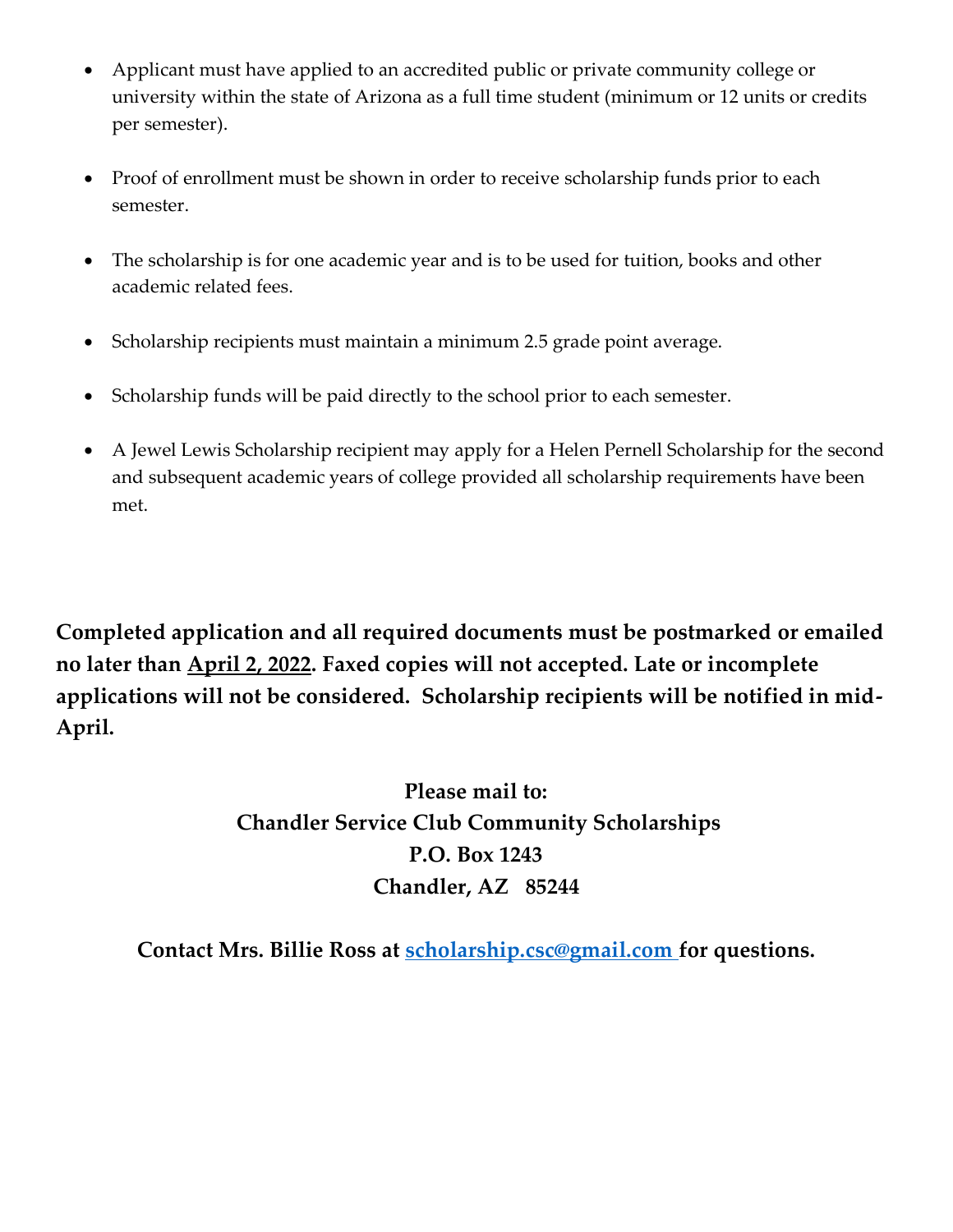

# **JEWEL LEWIS SCHOLARSHIP APPLICATION**

## **I. Personal Information**

| <b>Last Name:</b>              |                                                   | <b>First Name:</b>           |                            | M.I. |
|--------------------------------|---------------------------------------------------|------------------------------|----------------------------|------|
| <b>Residence Address:</b>      |                                                   |                              | Apt/Room:                  |      |
| City:                          |                                                   | State:                       | Zip Code:                  |      |
| <b>Mailing Address:</b>        |                                                   |                              | Apt/Room:                  |      |
| City:                          |                                                   | State:                       | Zip Code:                  |      |
| Email:                         |                                                   | <b>Home Phone:</b>           | <b>Cell Phone:</b>         |      |
| <b>Social Security Number:</b> |                                                   | Date of Birth:               | Gender:                    |      |
|                                | <b>US Citizen? Y/N</b>                            |                              | Arizona Resident? Y/N      |      |
| <b>Currently Employed? Y/N</b> |                                                   | <b>Place of Employment:</b>  |                            |      |
| <b>How Long:</b>               |                                                   | # Hours Weekly:              |                            |      |
|                                | Will you be employed while attending college? Y/N |                              | # Hours Weekly:            |      |
| <b>Marital Status:</b>         |                                                   | <b>Number of Dependents:</b> | <b>Number of Siblings:</b> |      |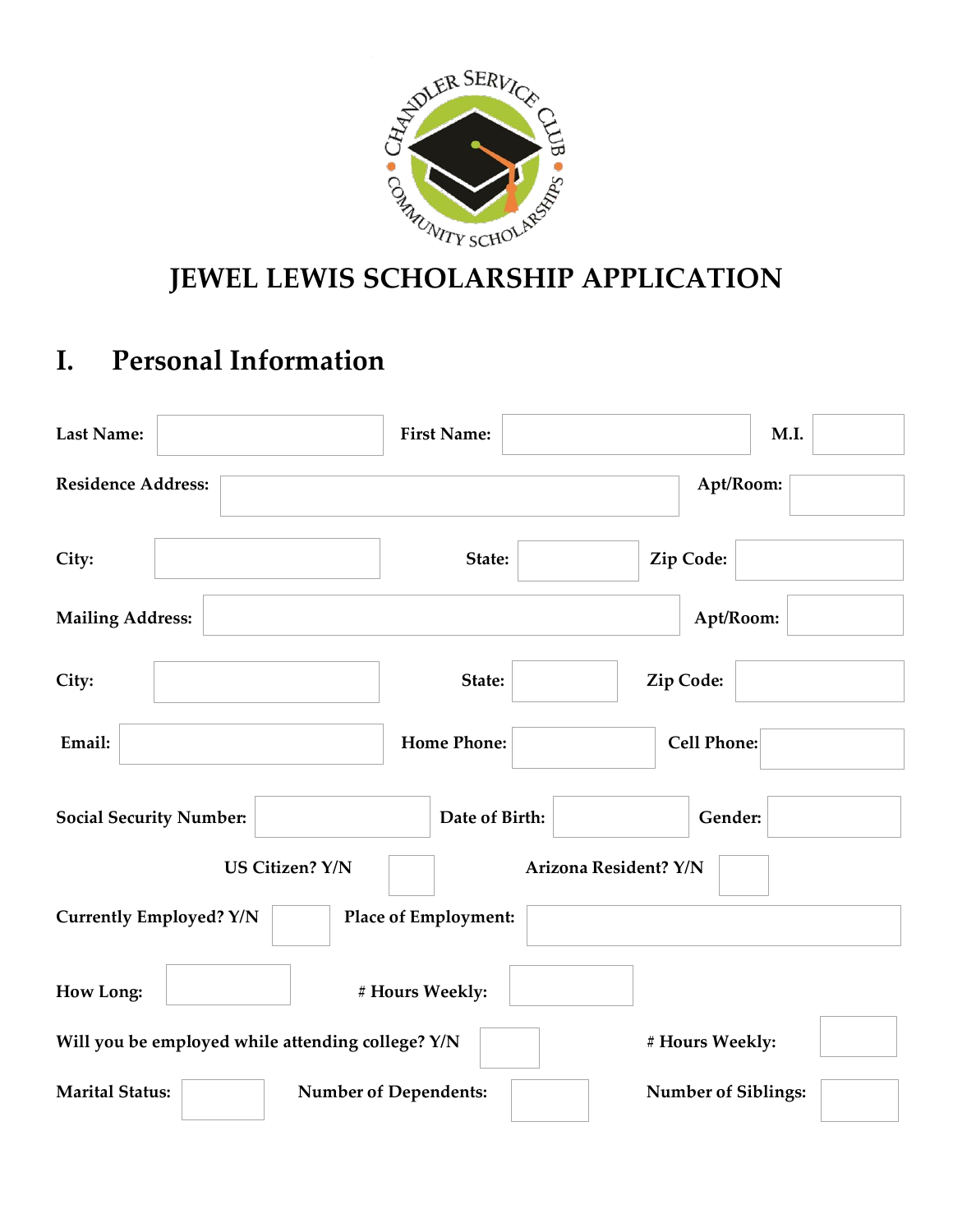# **II. Academic Information**

| <b>Current High School:</b>                                      | <b>Graduation Date:</b>       |
|------------------------------------------------------------------|-------------------------------|
| School you are planning to attend for the 2022-23 Academic Year: |                               |
| Academic Level 2022-23:<br>Freshman                              | Senior<br>Sophomore<br>Junior |
| Major:                                                           | Degree:                       |
| Number of Credit Hours Planned for 2022-23:<br>Fall              | Spring<br>Summer              |
| <b>Anticipated Graduation Date:</b>                              | <b>Cumulative GPA:</b>        |
| Intended                                                         |                               |
| Career or Job:                                                   |                               |

# **III. Financial Information**

| \$ |
|----|
|    |
|    |
|    |
|    |
|    |
|    |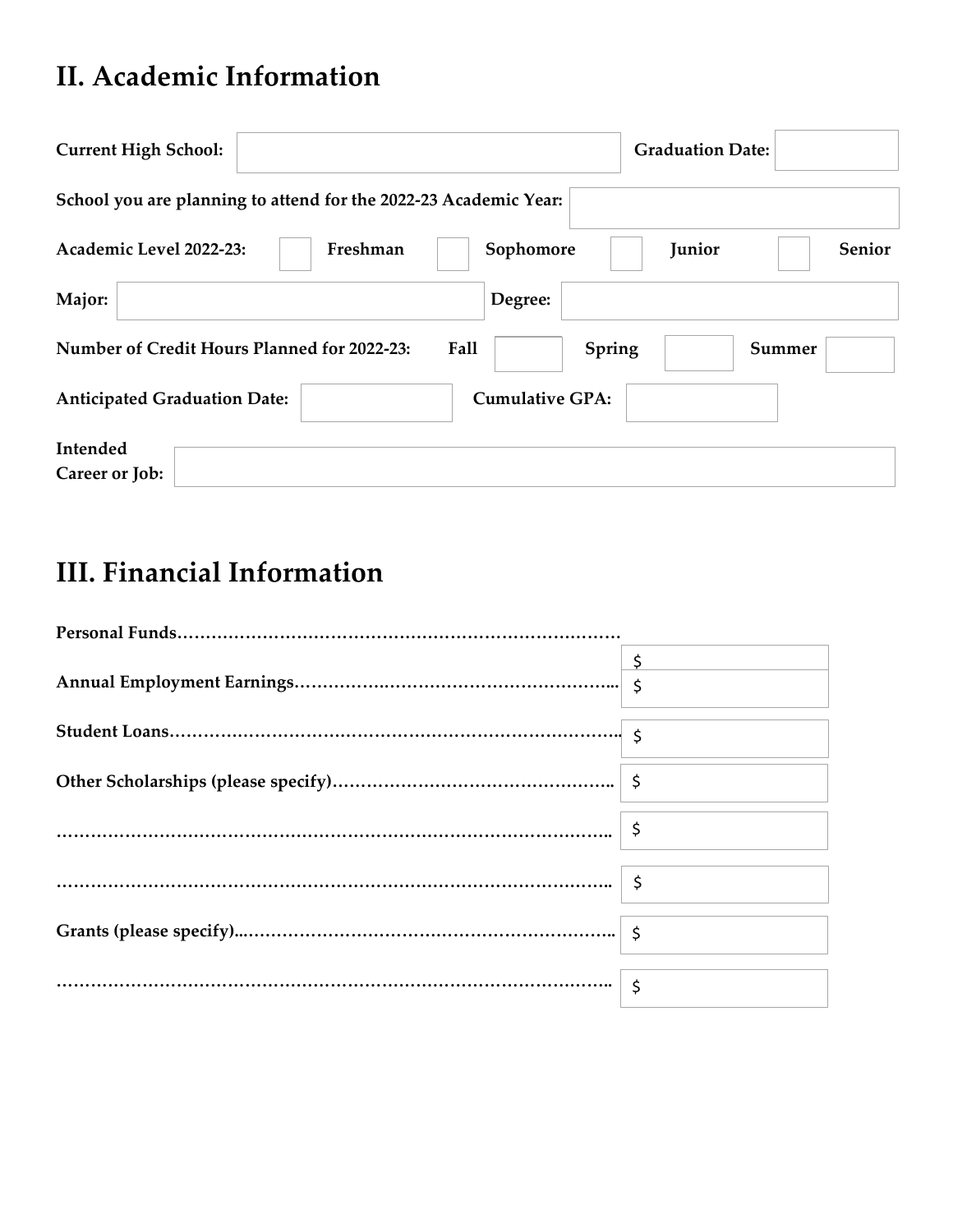### **Financial Information (cont'd.)**

h

## **Estimated expenses for the upcoming academic year:**

| ∣\$ |
|-----|
|     |
|     |
|     |
|     |
|     |
|     |
|     |
|     |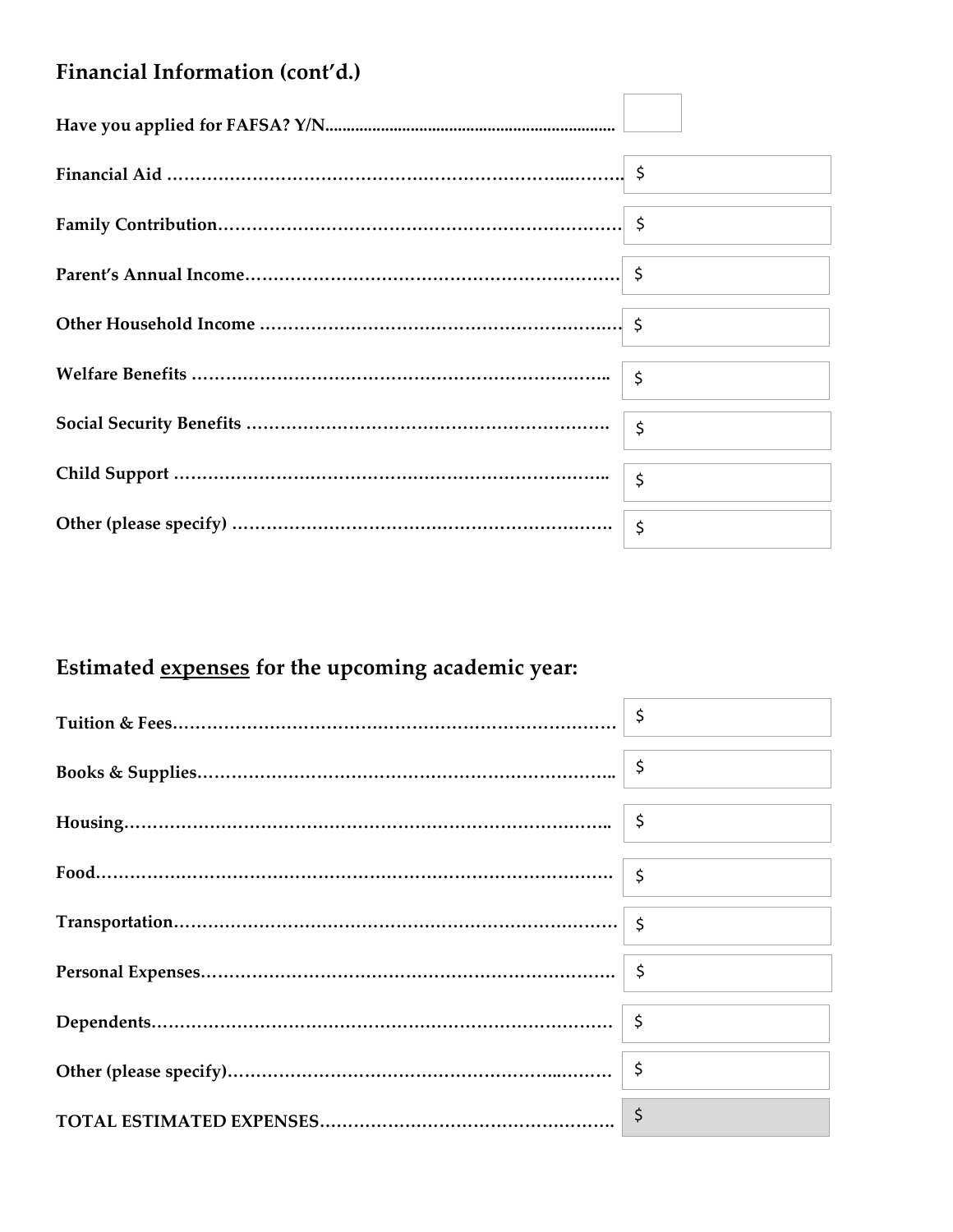## **IV. Essay**

**Please attach a typed essay, no greater than 1000 words, describing your background, educational and career goals, and financial circumstances that may affect your ability to afford the cost of education. Please explain how this scholarship will assist you in achieving your goals. Essays longer than 1000 words will be disqualified.**

## **V. Affidavit**

 **I hereby certify that I have completed all of the information requested in this application and that it is true and correct. I acknowledge that all of the information in this application may be disclosed to third parties for the purpose of scholarship award consideration. If I am selected for a scholarship award, I hereby authorize the release of information about myself for use in publicity related to the Chandler Service Club Scholarship Program. I further agree that I will notify Chandler Service Club promptly of any change in my educational pursuits that would affect my eligibility for this award. This includes dropped class(es), withdrawal from class(es), withdrawal from school, change in full-time status, and receipt of excess funds from other sources.**

| Date: |  |
|-------|--|
|       |  |
|       |  |
|       |  |